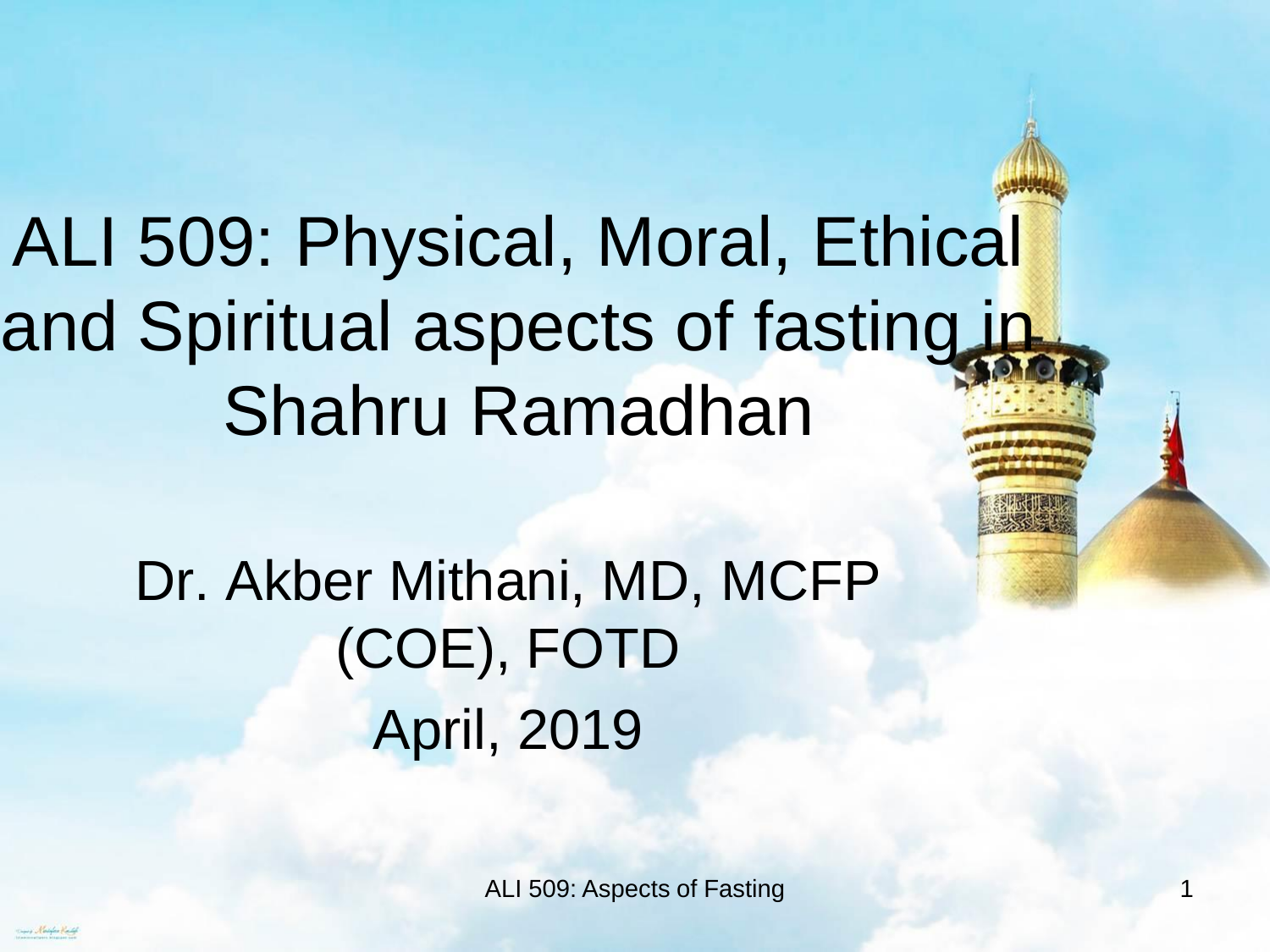# Taqwa – Ultimate Goal

- يَا أَيُّهَا <mark>الَّذِينَ آمَنُوا كُتِبَ عَلَيْكُمُ الصِ</mark>ّيَامُ كَمَا كُتِبَ عَلَى الَّذِينَ مِنْ قَبْلِكُمْ •  $\ddot{\bullet}$ و<br>⊣ َّ ن<br>الم ْ َّ ء<br>م  $\frac{1}{2}$ لَعَلَّكُمْ نَتَّقُونَ {183} َّ
- م ُكْ ل َعَل Taqwa not guaranteed َّ
- It denotes maybe, perhaps
- Taqwa is the ultimate goal
- Different levels of fasting
- Different stages of Taqwa



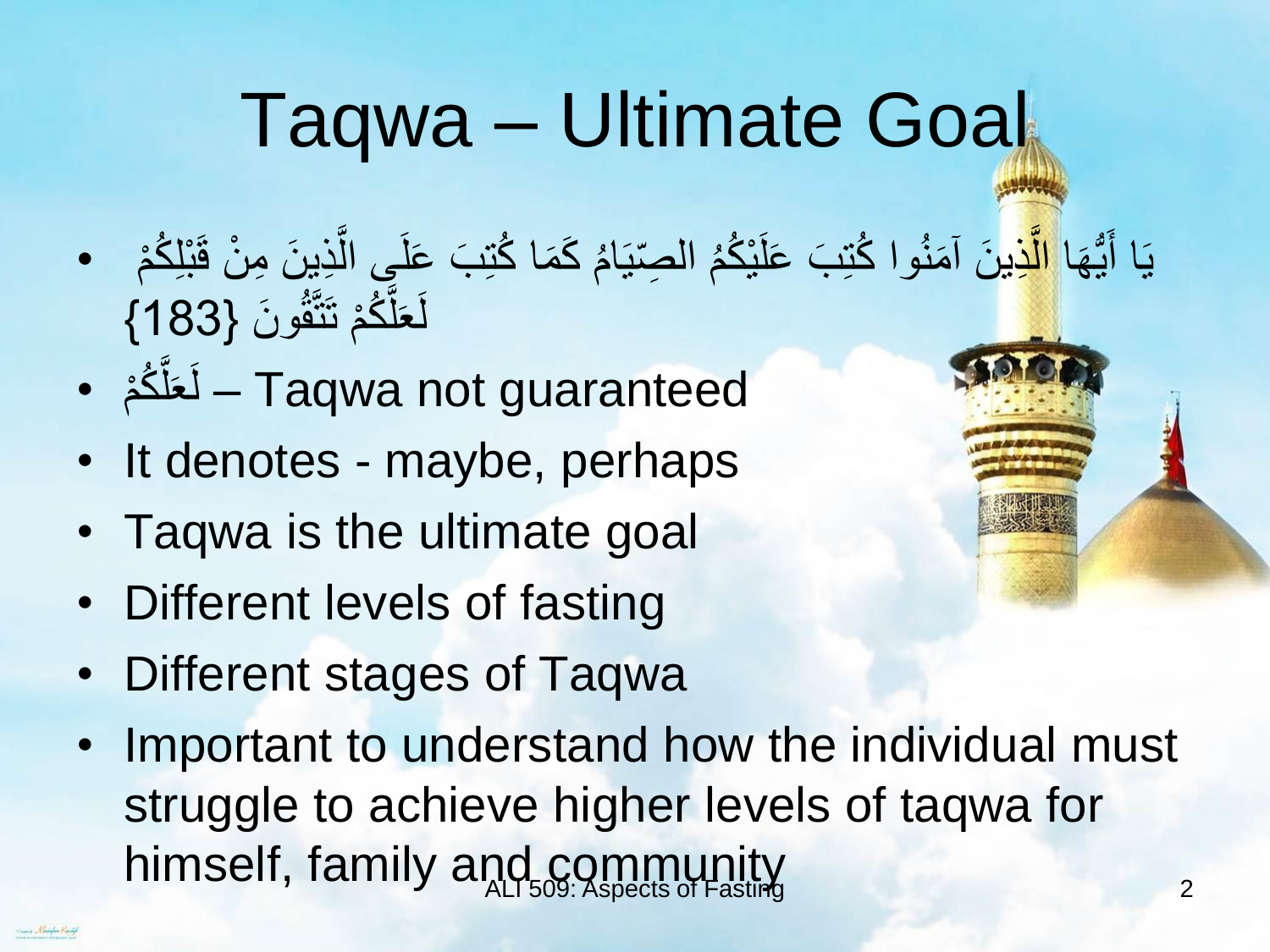#### Goals and Objectives

- Review the effects of fasting on the health of the individual, especially during long fasts
- Precautions to ensure "healthy fasting"
- Understand the different levels of fasting, especially the moral, ethical and spiritual fast
- Goal is to ascend towards higher levels of Taqwa at individual, of a mily and community level 3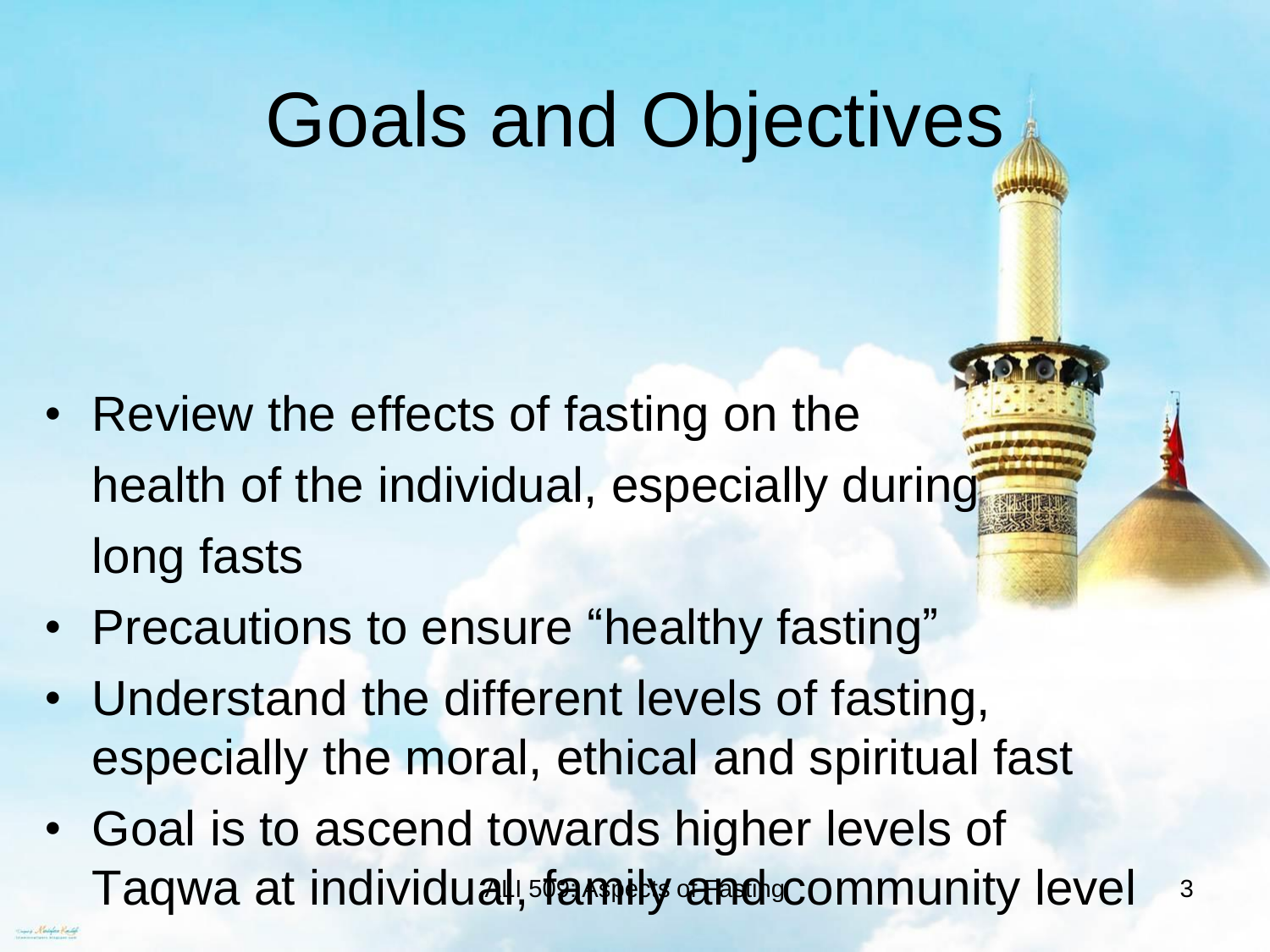## Remember the 5 "M"'s

- **1. M**onitoring your health
- **2. M**eal Planning
- **3. M**aking the most of fasting
- **4. M**edication management
- **5. M**ovement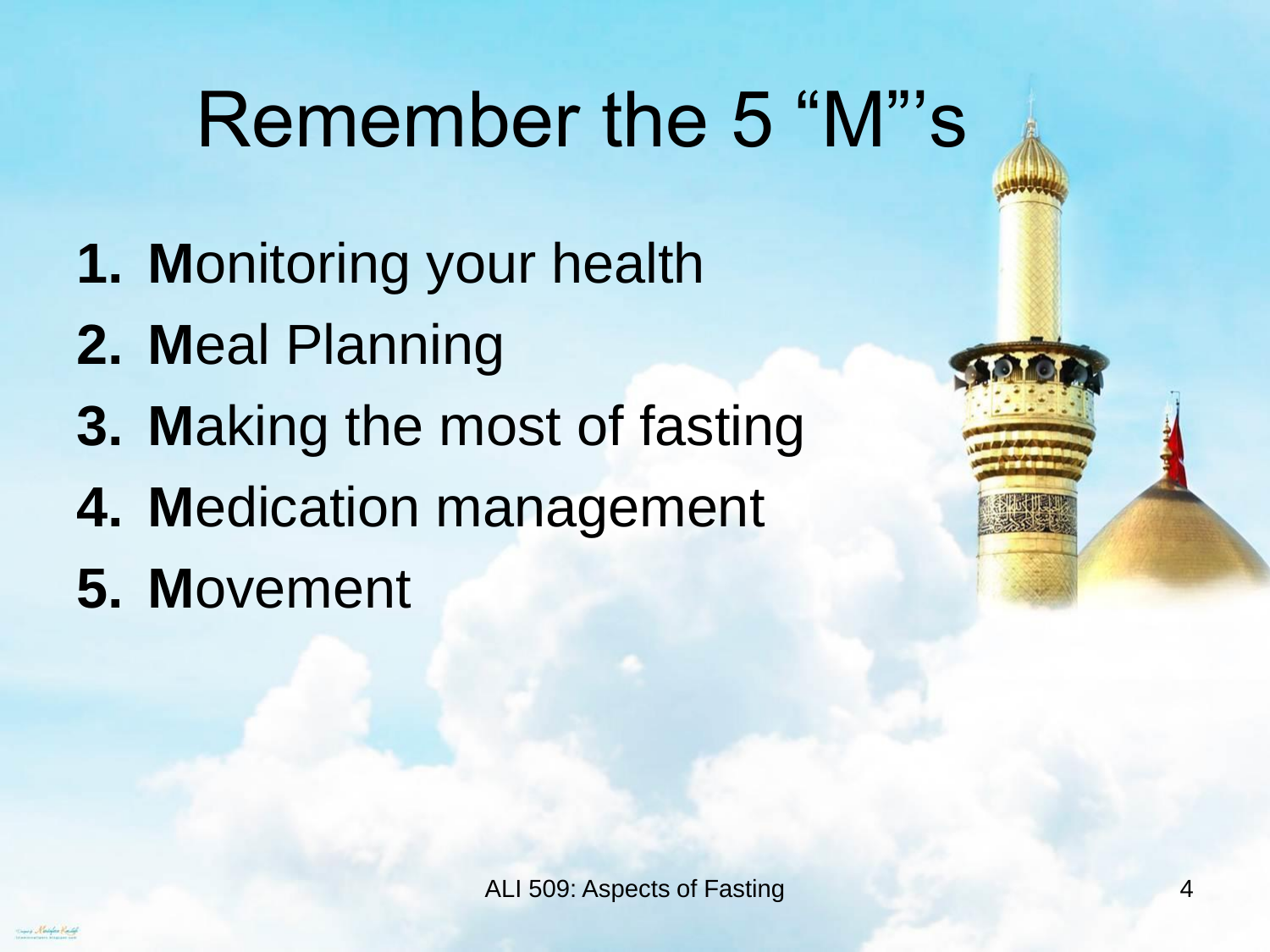# Monitoring Your Health

- Measure parameters that are readily available
	- Diabetics Blood sugar
	- Hypertensives Blood Pressure
	- Changes in weight
- Warning signs
	- Dehydration
	- Low/High blood sugars in diabetics trembling, headaches, dizziness, sweating, extreme tiredness, paleness, blurred vision, mood changes, extreme hunger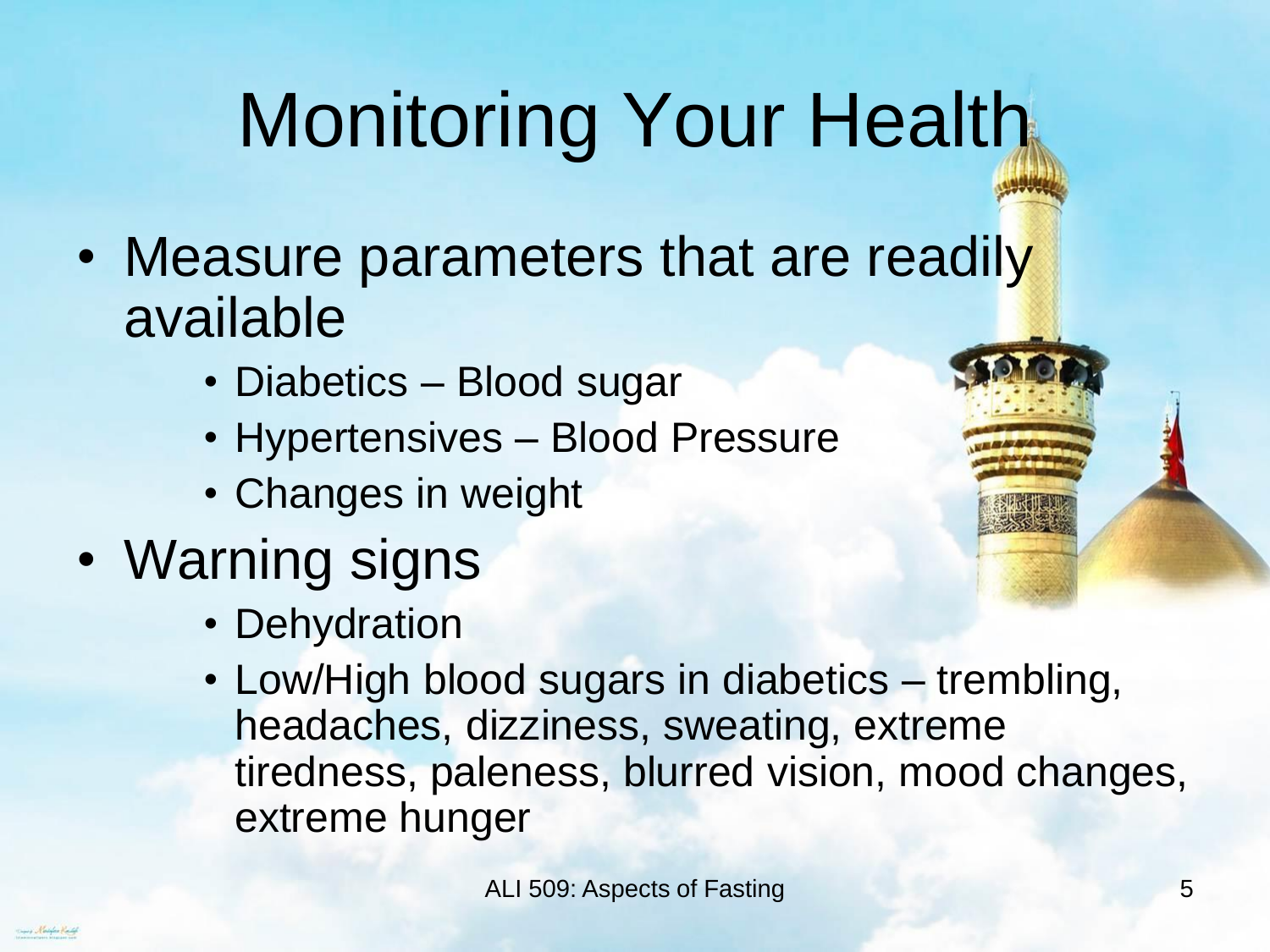- Avoid Greasy fried foods and heavy sweets – sugar peak and then immediate decline
- Avoid increased caffeine and energy drinks
- Maintain diet close to your regular non fasting diet
- Small frequent meal avoid carbohydrate loading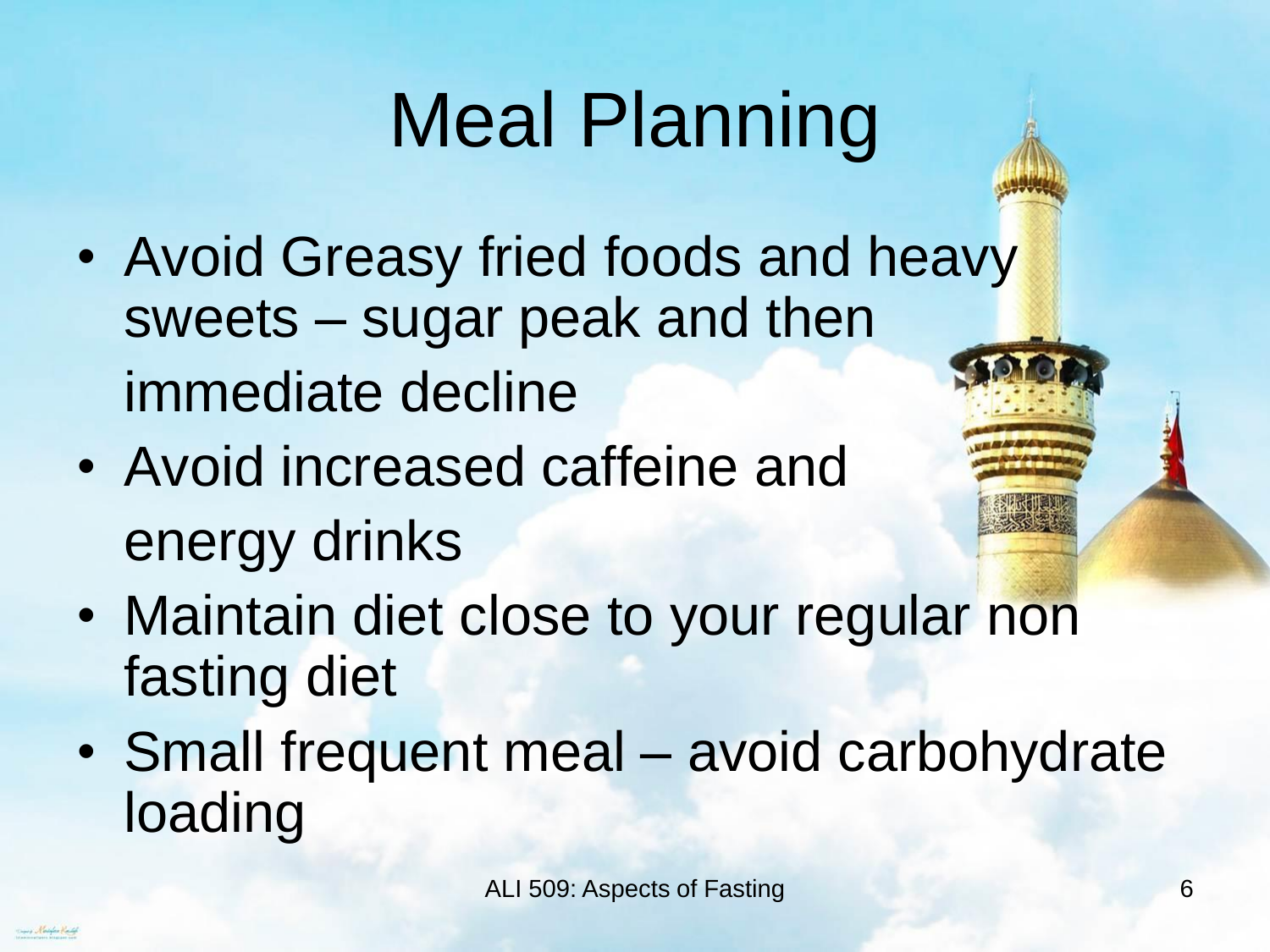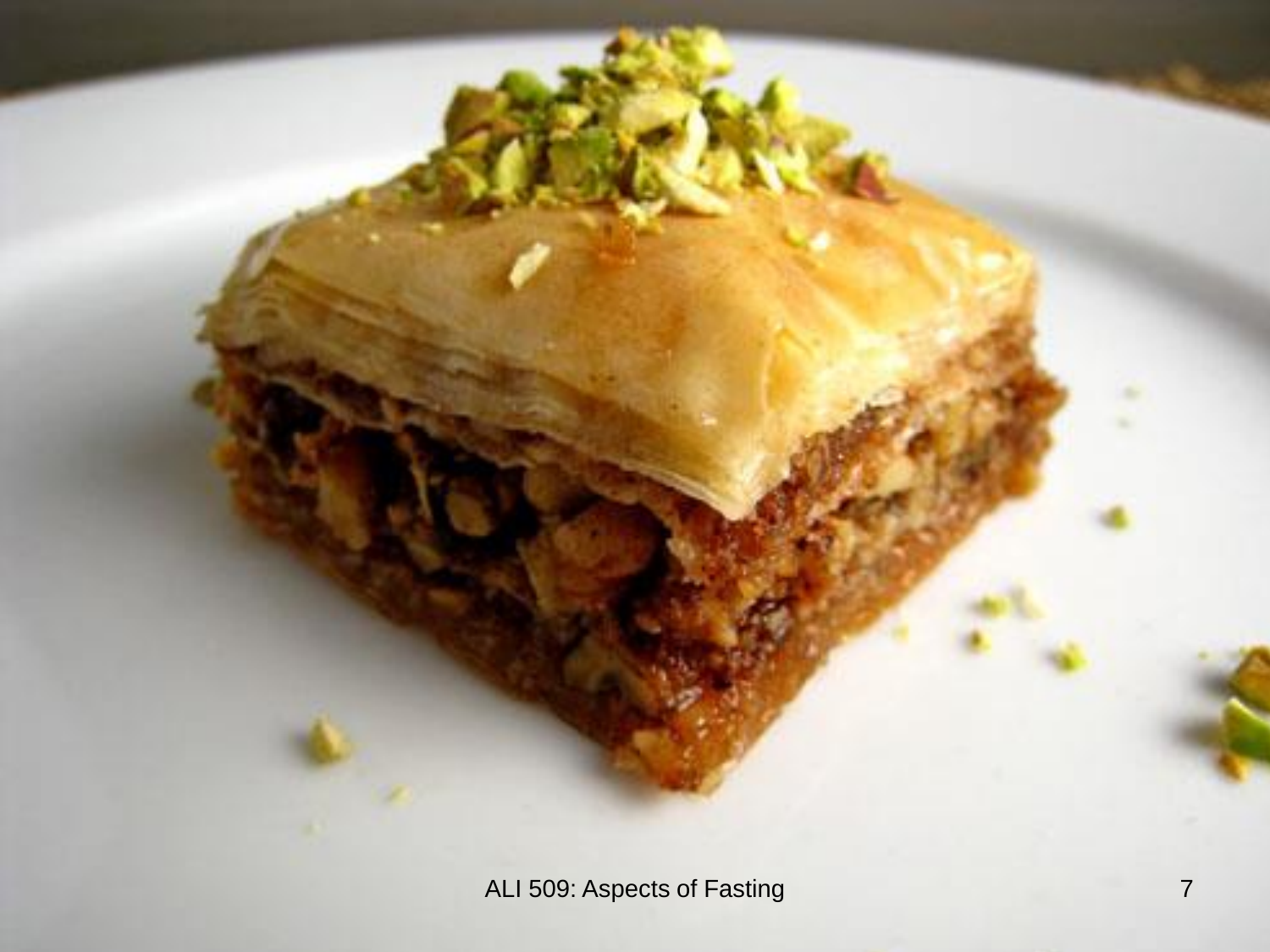- Water, water, water avoid fruit juices (high in sugar), Cola drinks (high in sugar, caffeine and acid)
- Dehydration is a major concern
	- can cause thrombosis (blood clots) and constipation
- Caffeine diuretic can make dehydration worse
- Consider Alkaline water

ALI 509: Aspects of Fasting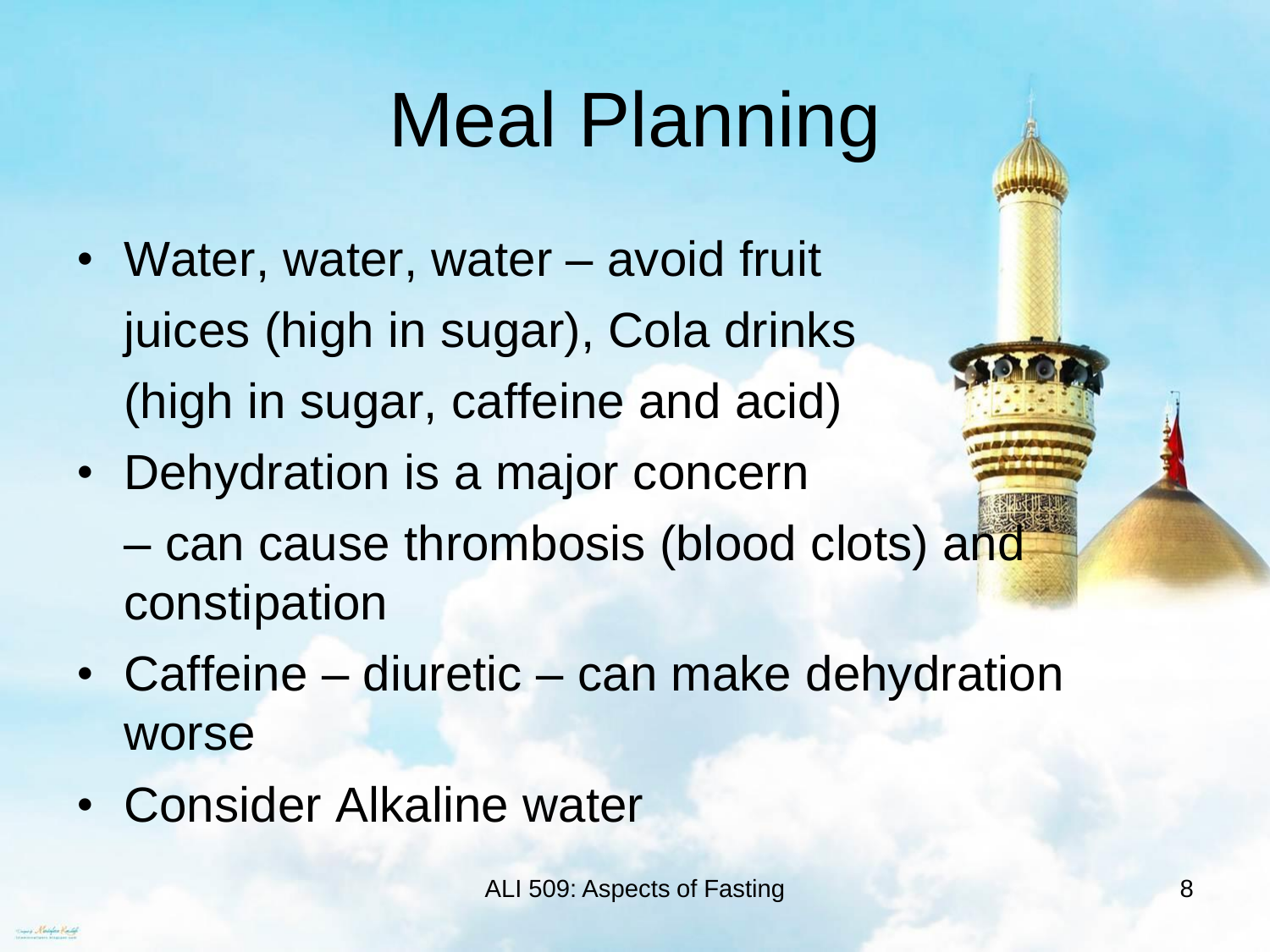- Make sure you wake up for Suhoor
- eat protein, complex carbohydrates such as cheese, rice, yoghurt, whole wheat bread with feta cheeses – will help you throughout the day



- Some cereals have high sugar in it
- Fibre, fruits, vegetables will avoid constipation and feeling of hunger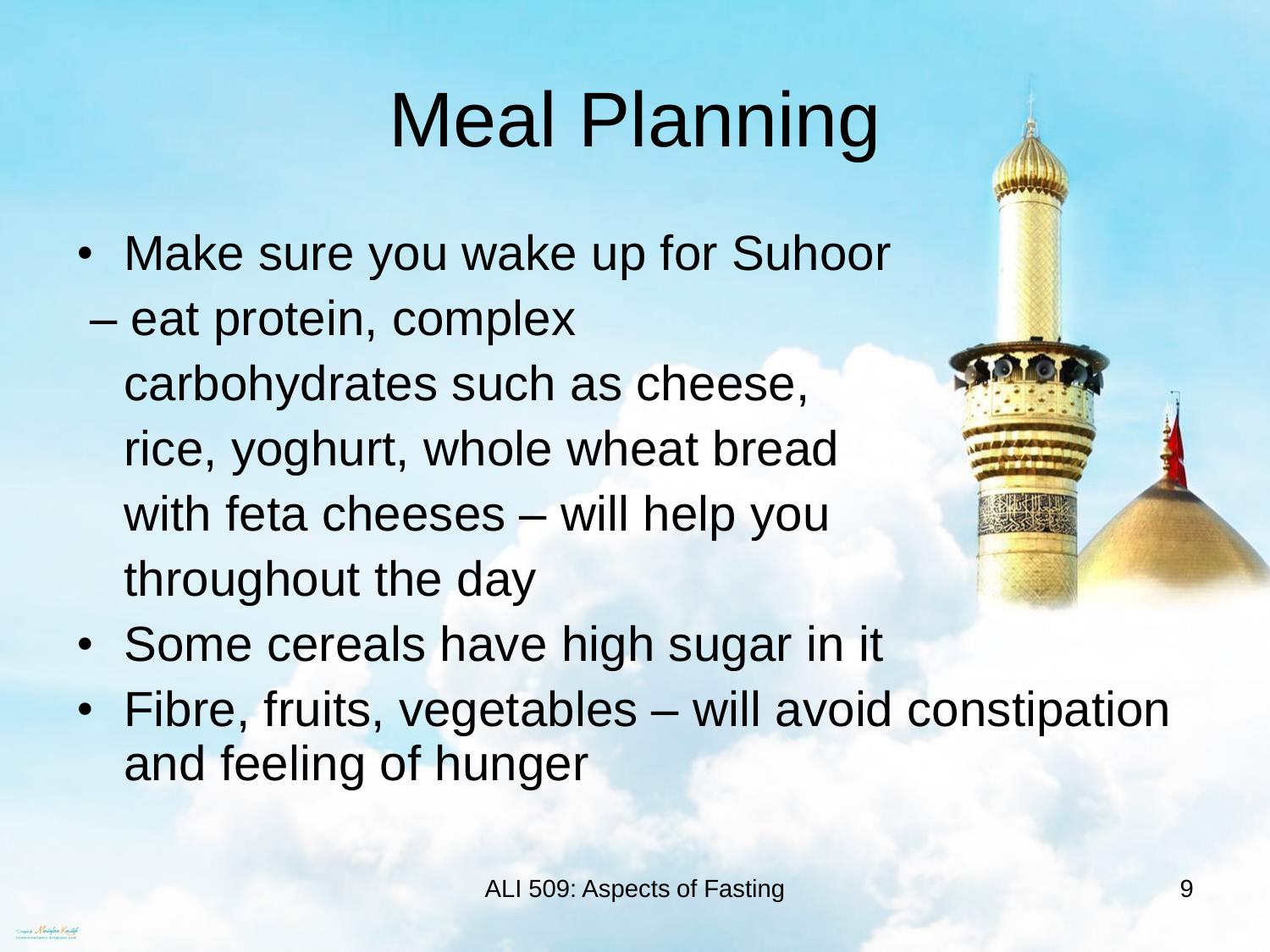- Prevent heartburn
	- Avoid spicy hot foods
	- Avoid eating just before going to sleep if possible
- A good healthy diet in Ramadhan can have significant impacts on blood pressure and cholesterol
- Maintain the healthy eating habits after Ramadhan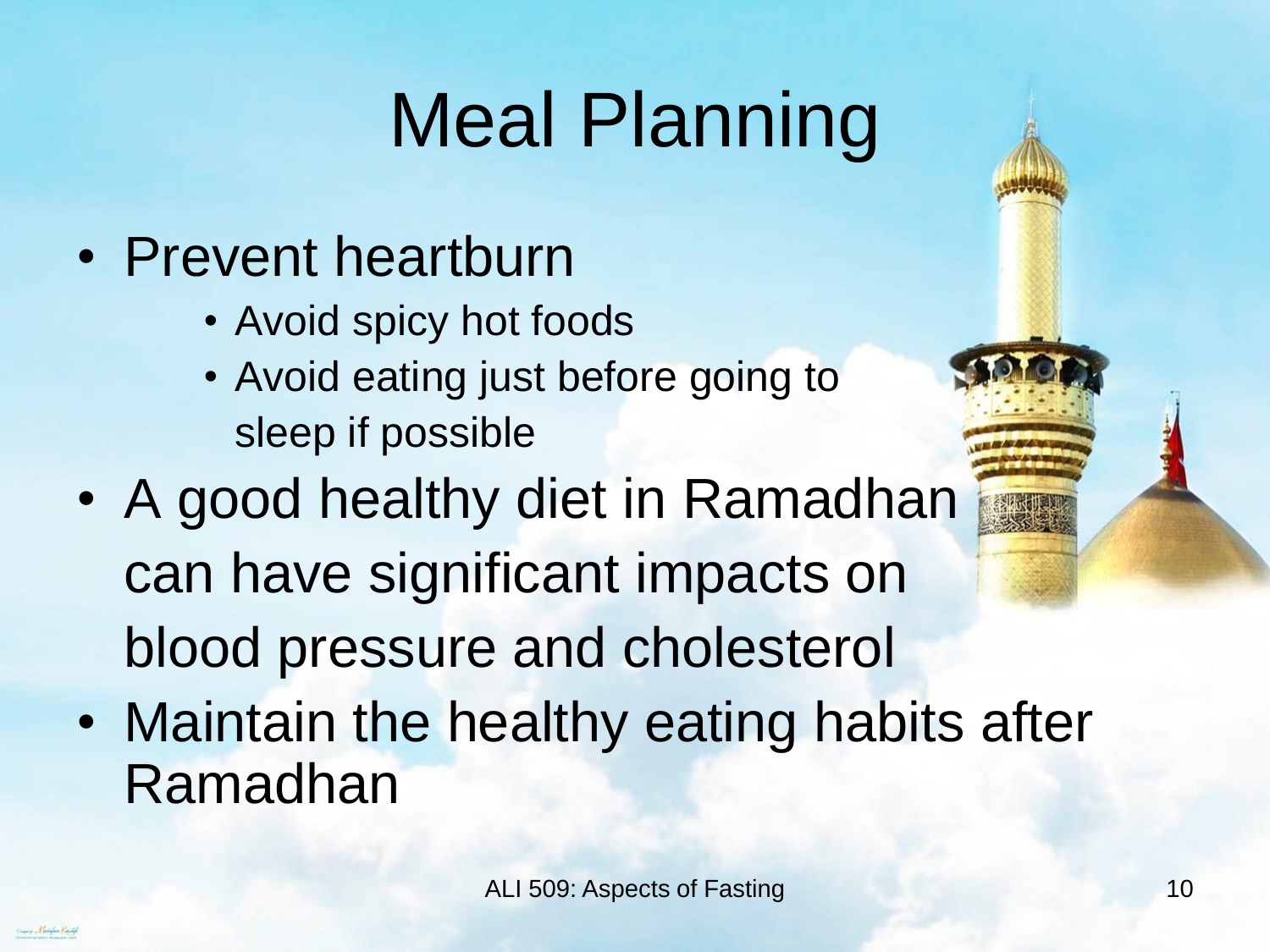# Making the Most of Fasting

- Focus on unhealthy habits that you may be able to give up
	- STOP SMOKING BEST TIME TO DO THIS – USING SMOKING AIDS SUCH AS Nicotine Gum, Patch etc
- Control Junk Food ingestion
- Develop self discipline in areas of health as well as spirituality
- Canada health food guide http://www.hc[sc.gc.ca/fn-an/food-guide-aliment/index\\_e.html](http://www.hc-sc.gc.ca/fn-an/food-guide-aliment/index_e.html)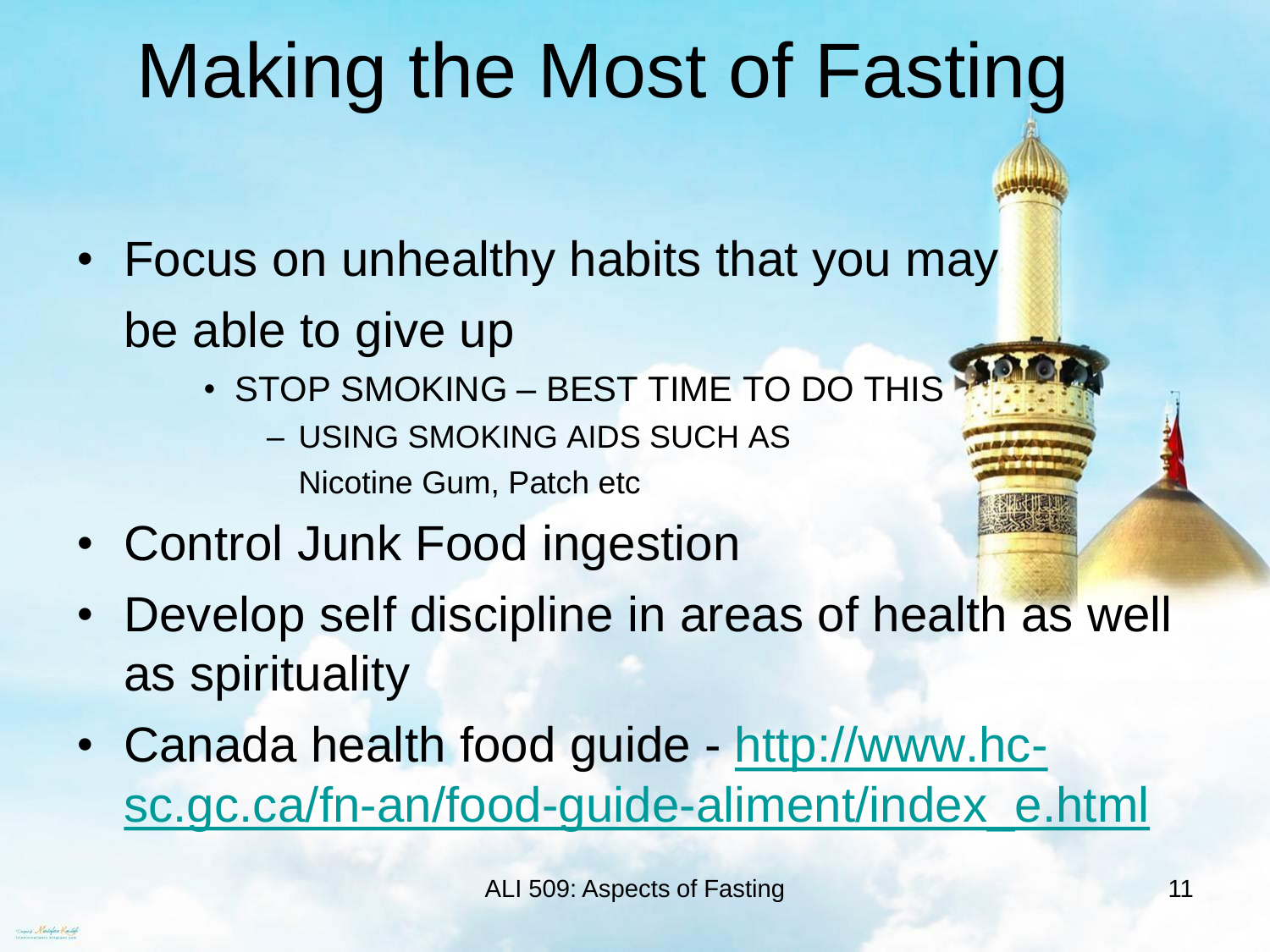# Medication Management

- Make sure you visit your Family Physician BEFORE the Month of Ramadhan
- Certain medications will need to be adjusted and maybe even stopped temporarily depending on the condition and the medication
	- Diabetics
	- **Hypertensives**
	- COPD
	- Congestive Heart failure
	- Anti depressants and sleeping pills
	- **Others**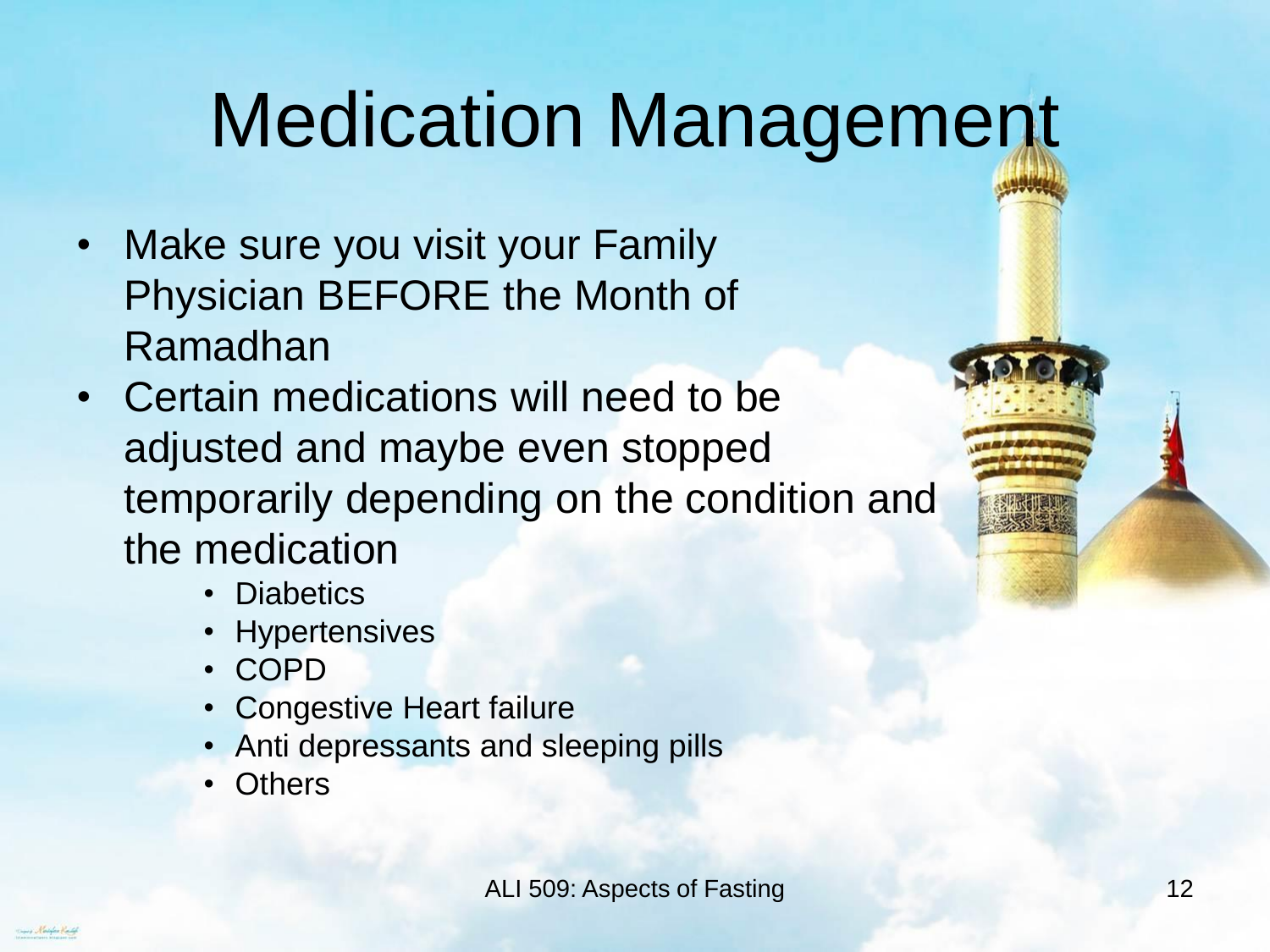# Special Precautions

- Diabetics Must visit the doctor prior to Ramadhan
	- Will need focused monitoring of blood sugar and will require medication changes
	- Will need to monitor kidney function especially if prone to dehydration
	- Risk stratification High risk, medium risk, low risk
	- Will require changes to diabetic medications
	- Aggressive meal planning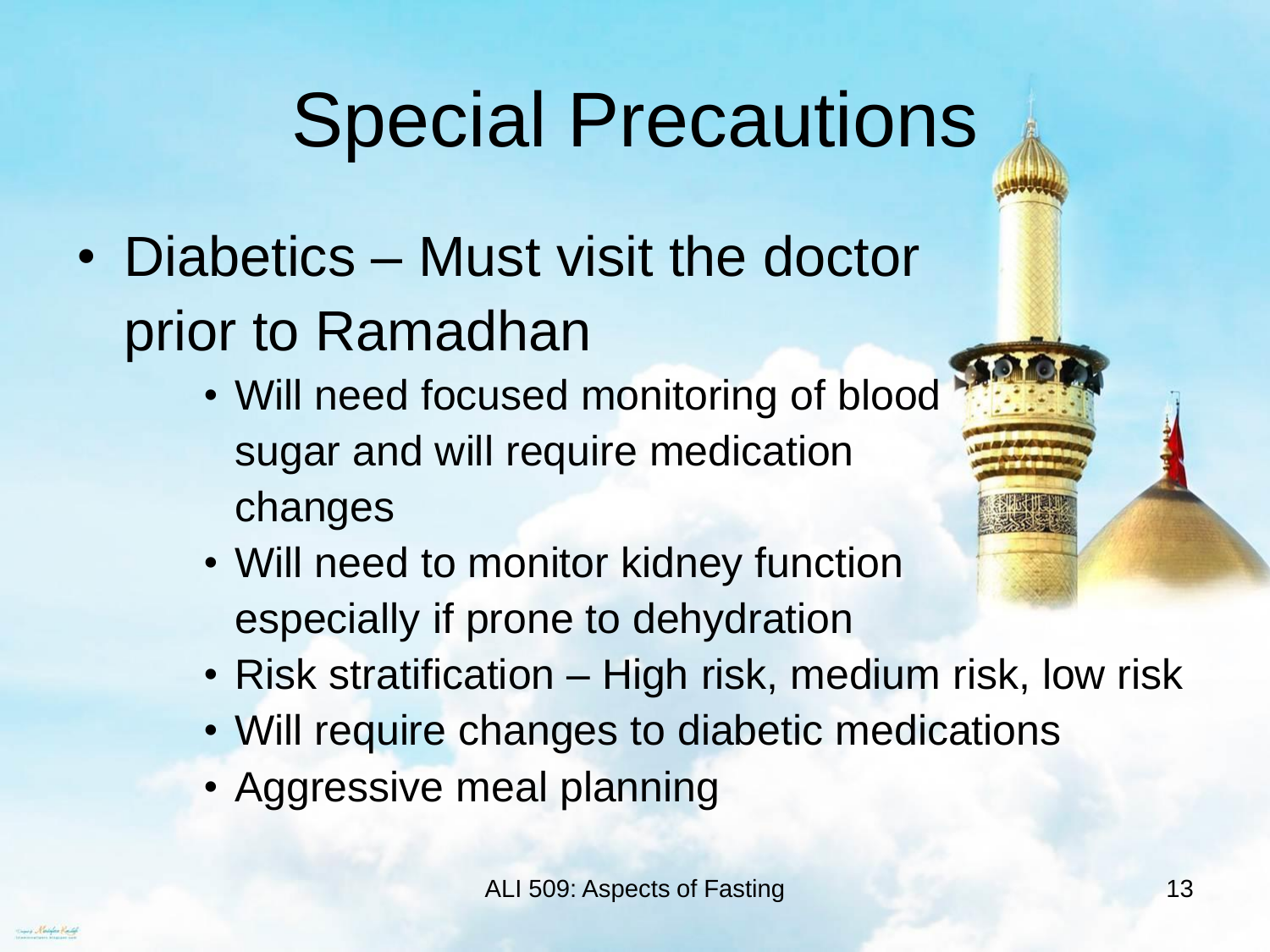# Special Precautions

- Heart Medications
	- Hypertension may require medication adjustment
	- Congestive heart failure may require changes to diuretic
	- Coronary Artery disease May require minor changes
- DO NOT ADJUST YOUR OWN MEDICATIONS WITHOUT THE ADVICE OF A PHYSICIAN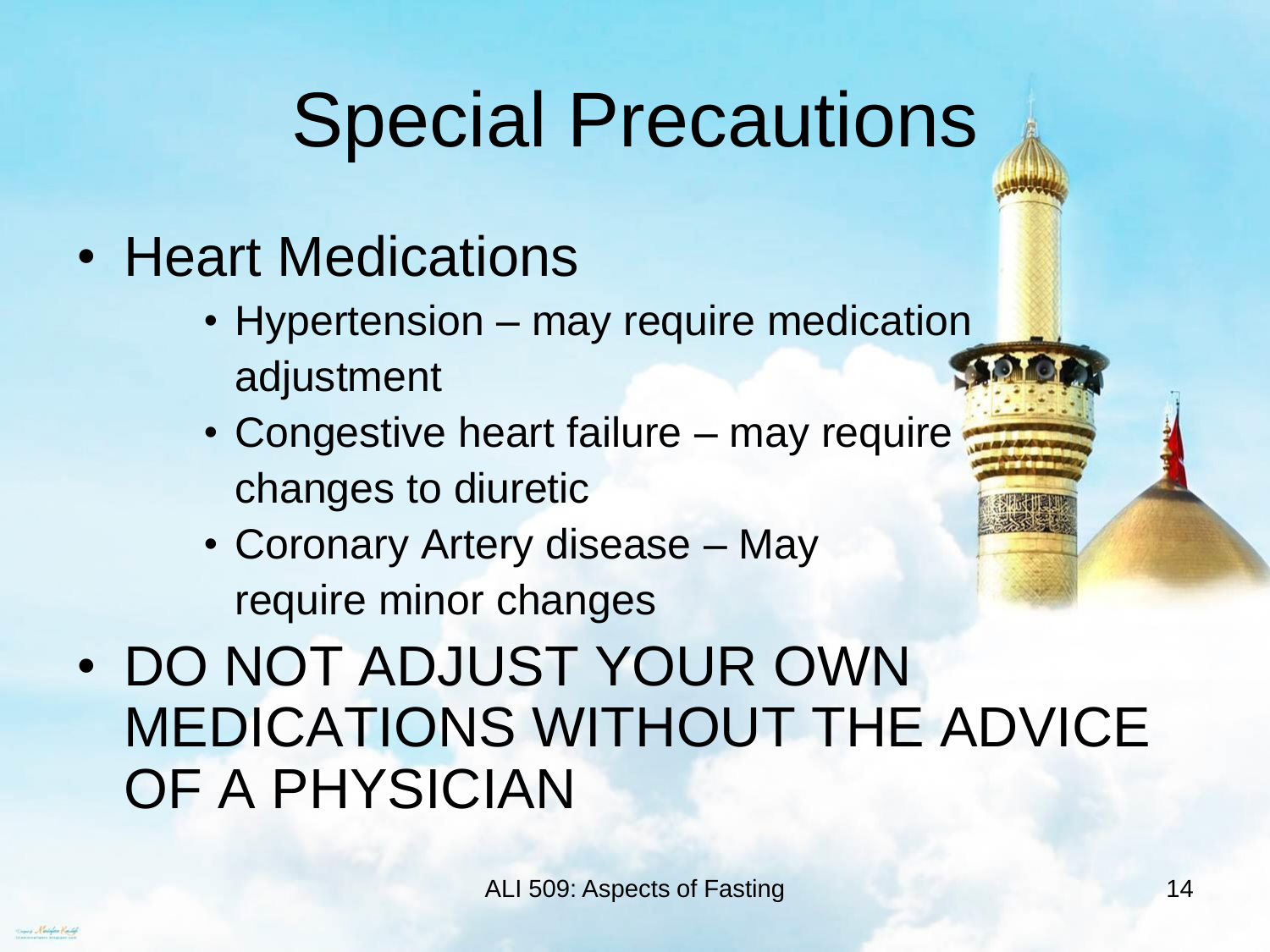#### Movement

- Exercise Important during fasting but need to be smart
	- Avoid intense exercise especially during mid day
	- Try mild exercise such as a walk about 1 hour prior to iftaar
	- Avoid dehydration
	- Park you car a little further away so you are at least walking to the car
	- Continue after Shahru Ramadhan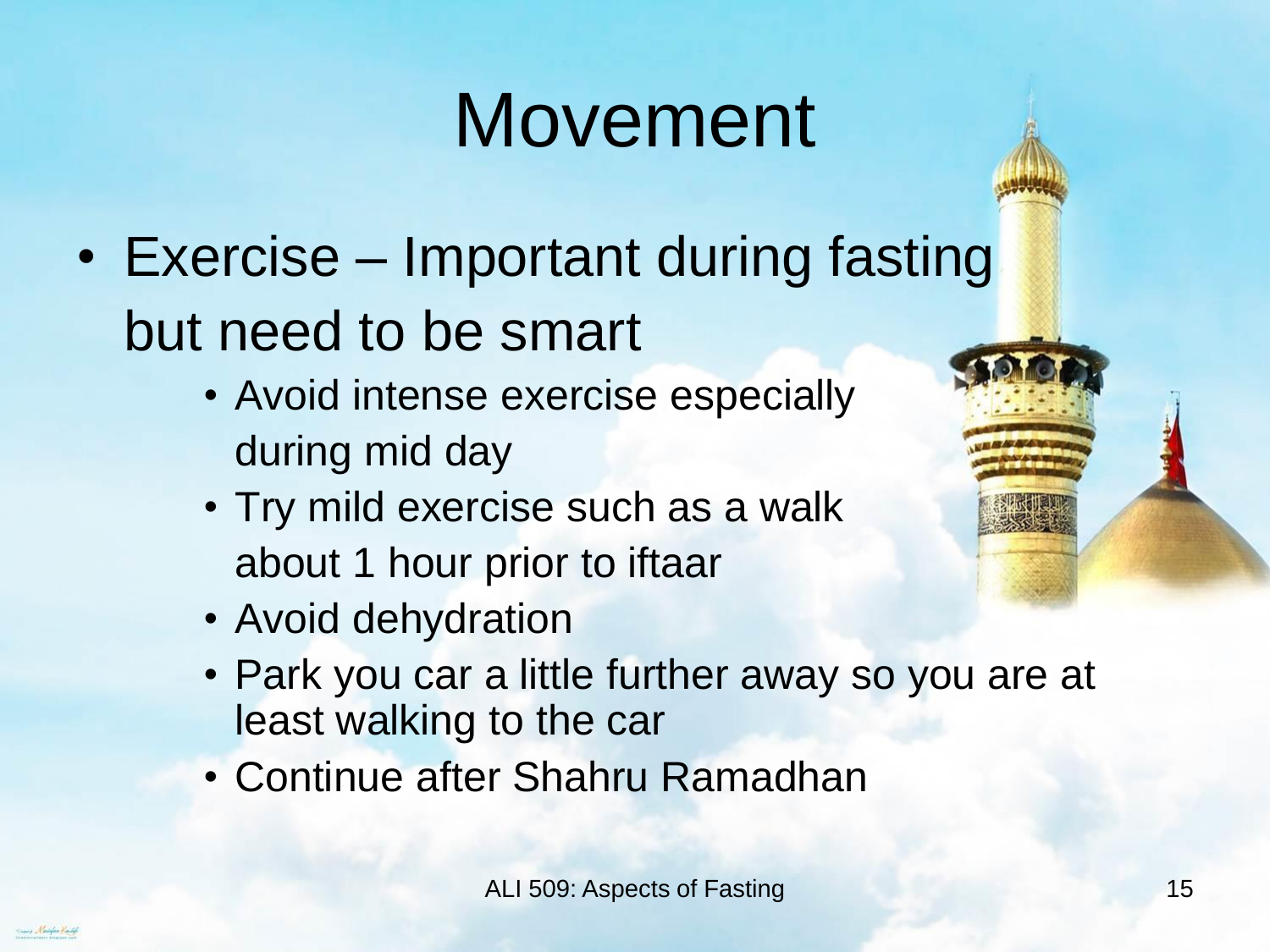# In Conclusion …

- Most people will have no problems with their health whilst fasting in Shahru Ramadhan provided you plan it out properly and focus on the 5 "M"'s.
- Healthy fasting strategies will allow you to be able to concentrate and focus on the spiritual benefits of this great holy month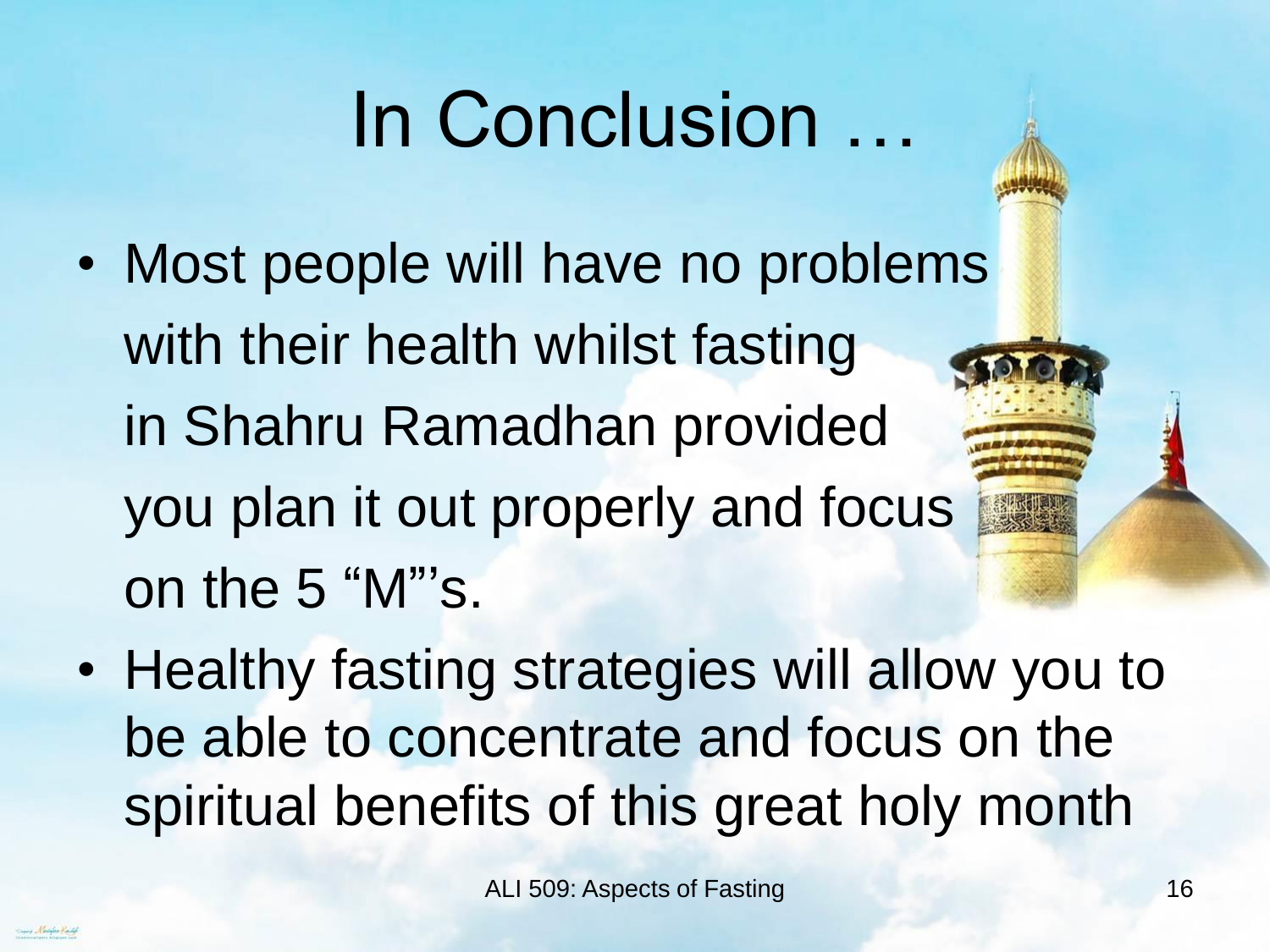## People Unable to fast

- Feelings of Guilt
- A. Javadi Amuli
	- Gift from Allah (SWT)
	- Accept it, do not reject it
	- There is pleasure of God in it
- Jurisprudential Fast Most basic fast level
- **Fasting just at a physical level, only feel the pains of hunger and thirst and the difficulties therein.**

ALI 509: Aspects of Fasting 17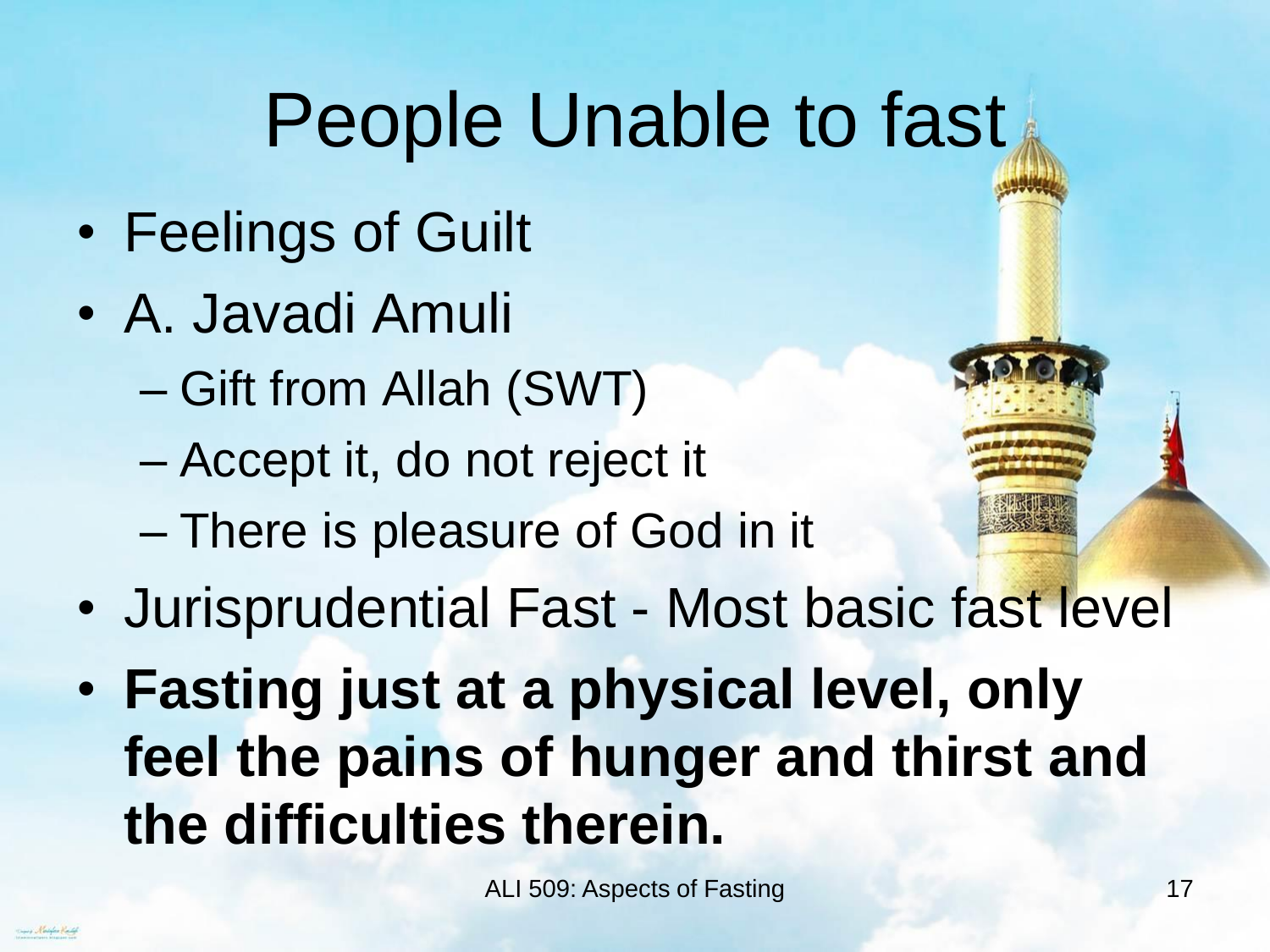#### Jurisprudential fast

- Most basic fast level
- **Fasting just at a physical level, only feel the pains of hunger and thirst and the difficulties therein.**
- **It makes you think as though Allah wants to make you suffer and that is why He has ordered you to fast.** ALI 509: Aspects of Fasting 18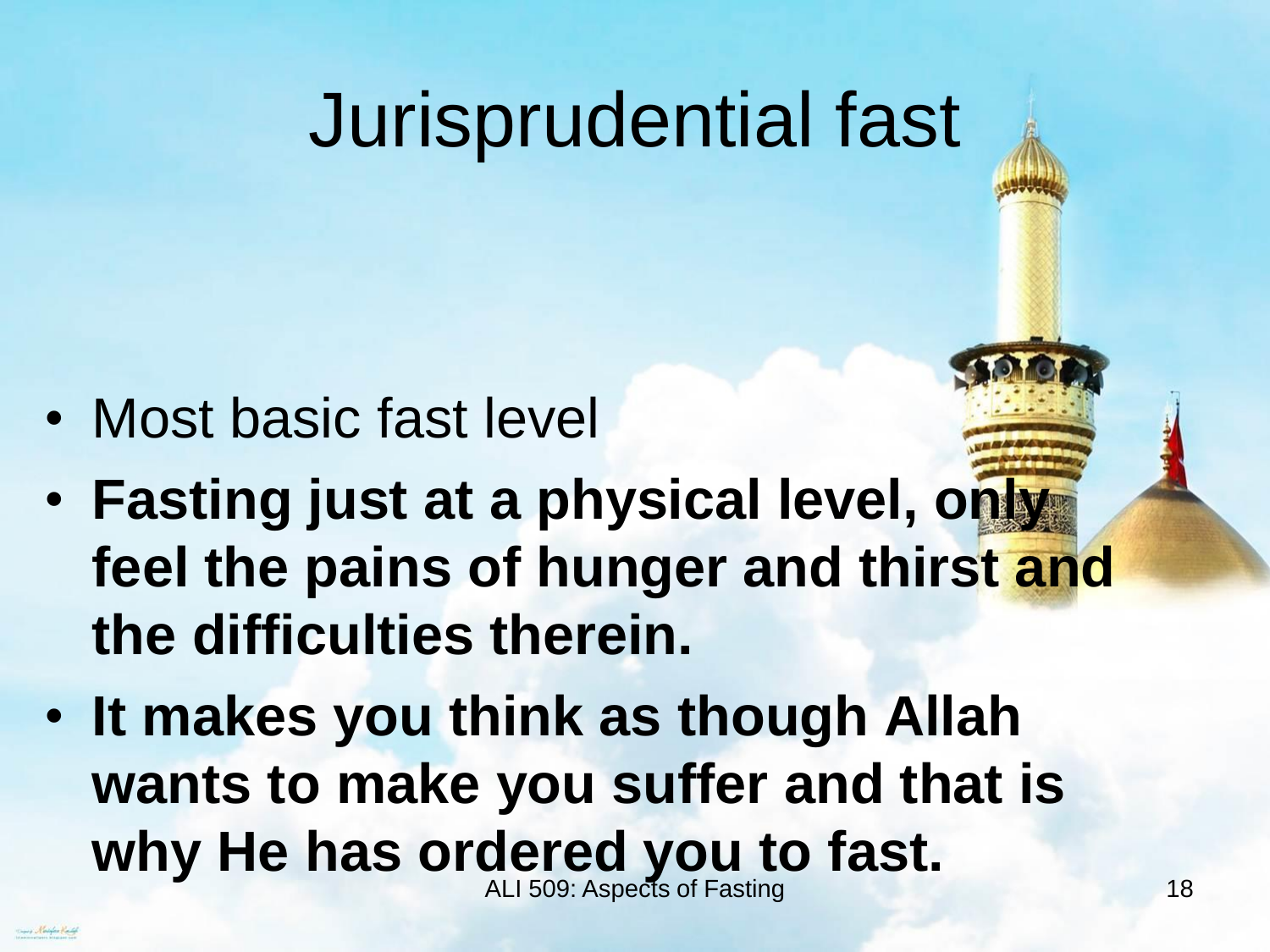# Moral and Ethical Fast

#### **Every member of the body fasts. Anticipated from the believers**.

Imām Zayn al-'Abidīn ('a) in his prayer on the arrival of the holy month of Ramadān humbly prays: "O Allāh, bless Muhammad and his Household; inspire us with knowledge of its excellence, veneration of its inviolability, and caution against what You have forbidden within it, *and help us to fast in it by our restraining our limbs from acts of disobedience toward You and our employing them in that which pleases You, so that we lend not our ears to idle talk and hurry not with our eyes to diversion, we stretch not our hands toward the forbidden and stride not with our feet toward the prohibited, our bellies hold only what You have made lawful and our tongues speak only what You have exemplified, we undertake nothing but what brings close to Your reward and pursue nothing but what protects from Your punishment!*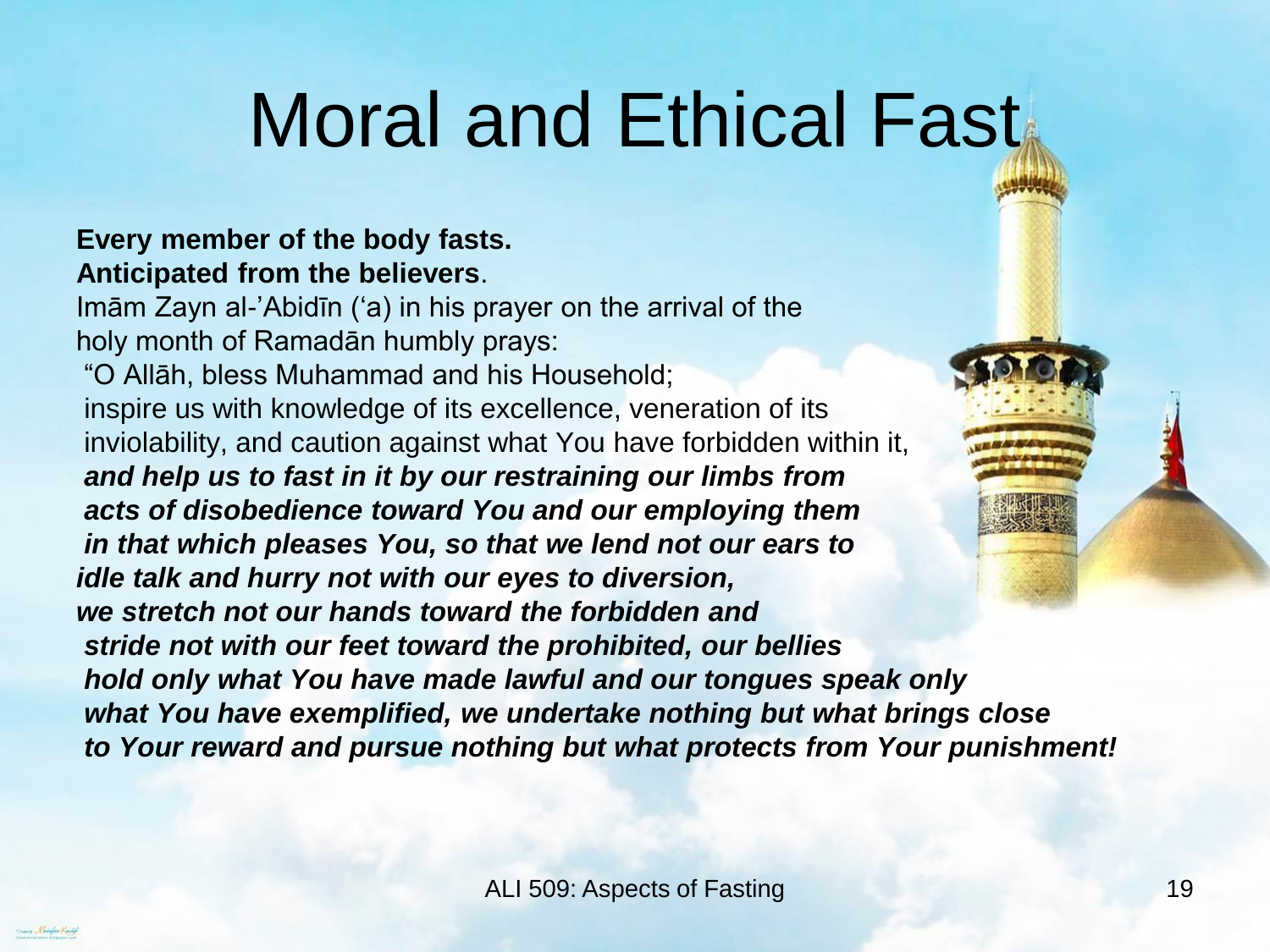# Moral and Ethical Fast

- Story of Holy Prophet (SAW) and old lady in Madina
- Develop virtues of morality
- Having a divine color
- Reflecting and Manifesting names of God within ourselves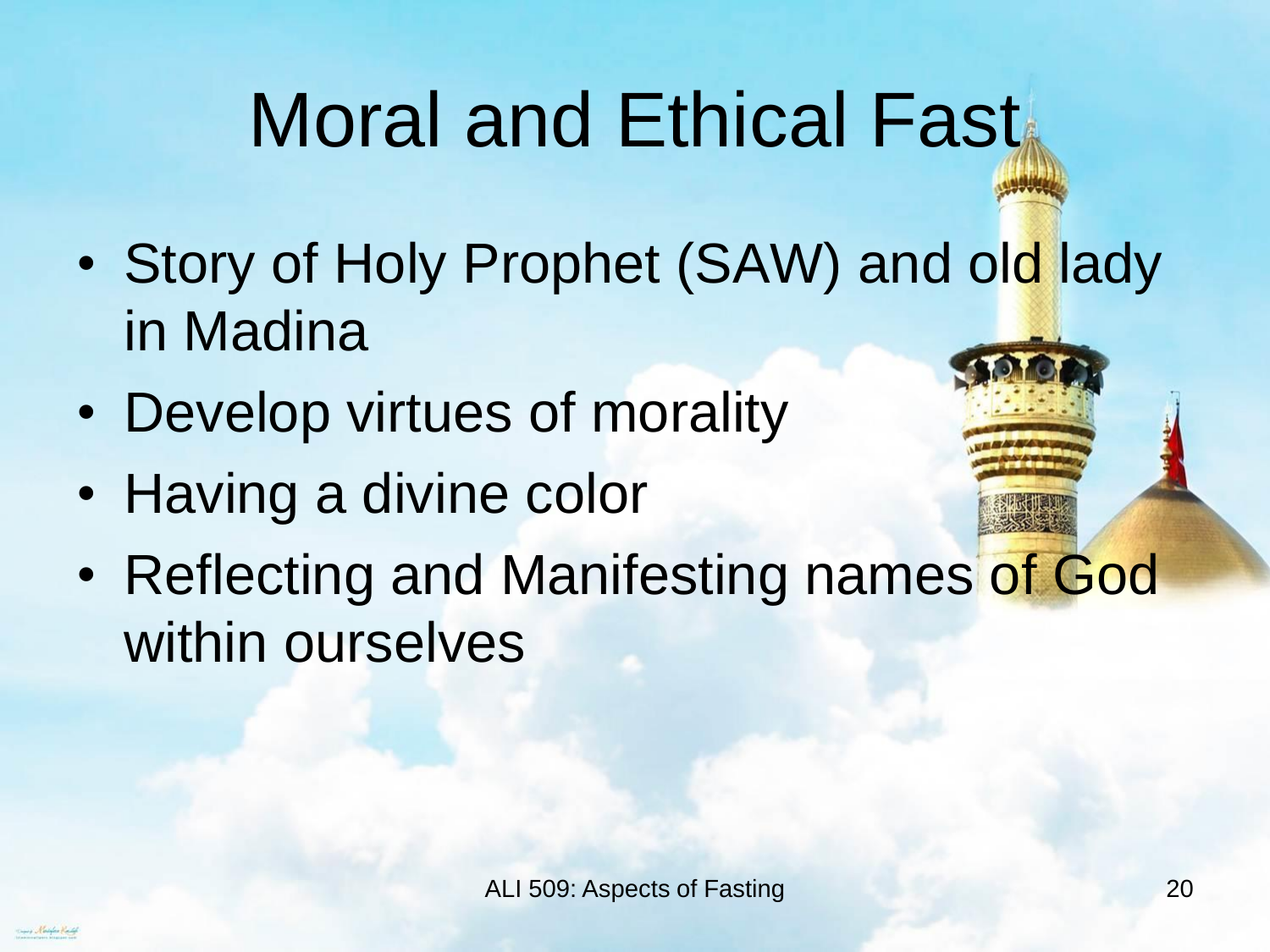#### The Spiritual Fast

The highest level of fasting disengage oneself from other than Allāh (SwT). Every thought, speech, action, etc. is solely for Allah (SwT). Protects his heart from other than Allāh (SwT). *The reward of such a fast is God*, as He has stated: "**The fast is for Me and I am its reward.** Nothing else could be the reward of such a fast. gain insight (*ma'rifah***) about God** the Almighty Insight into yourself (**your nafs and inner self**), ALI 509: Aspects of Fasting **21 21**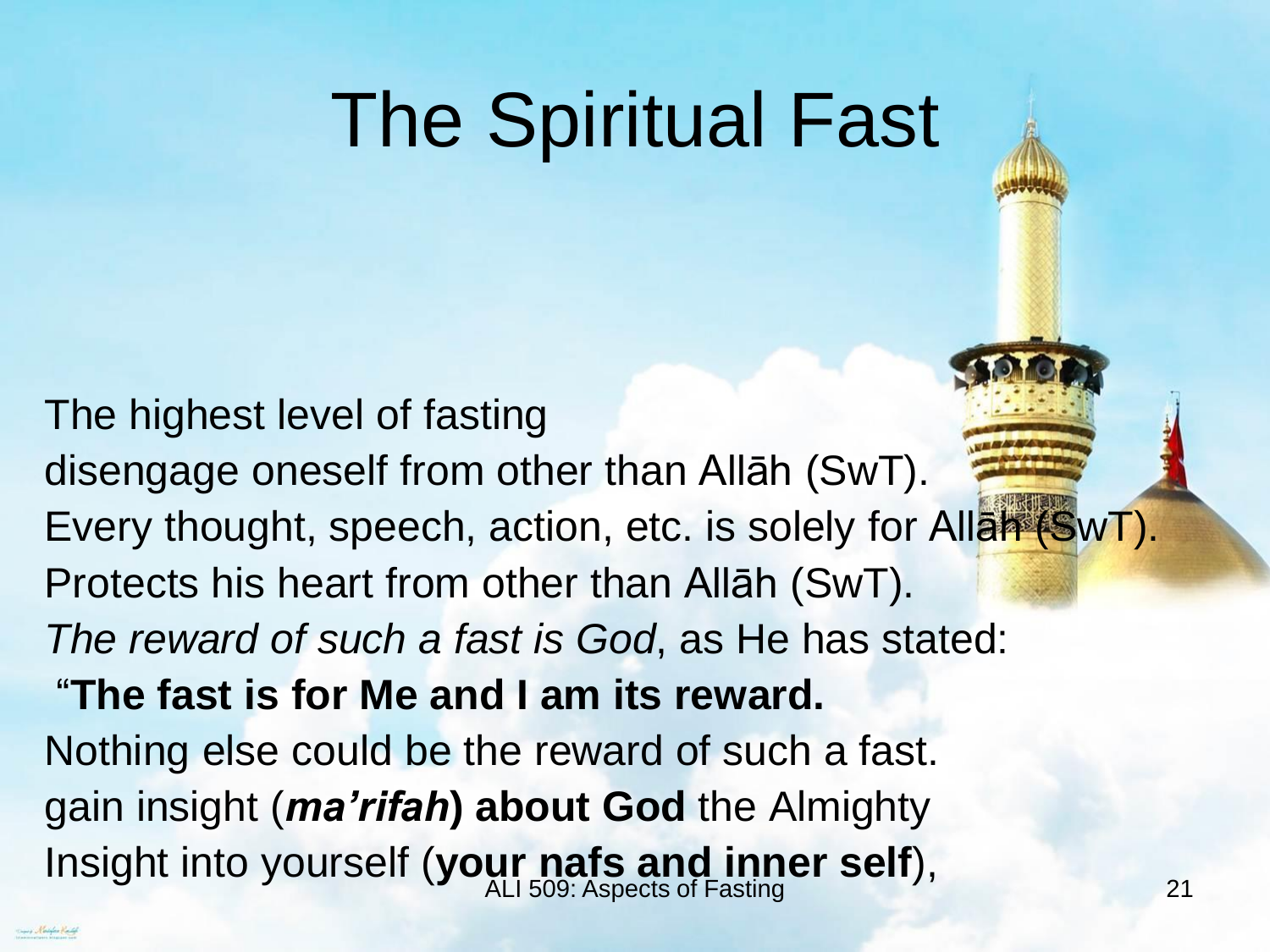# The Spiritual Fast

- How do you gain experiential knowledge of God
- Manifest His names to the full
- Realize your potential
- Experience the presence of God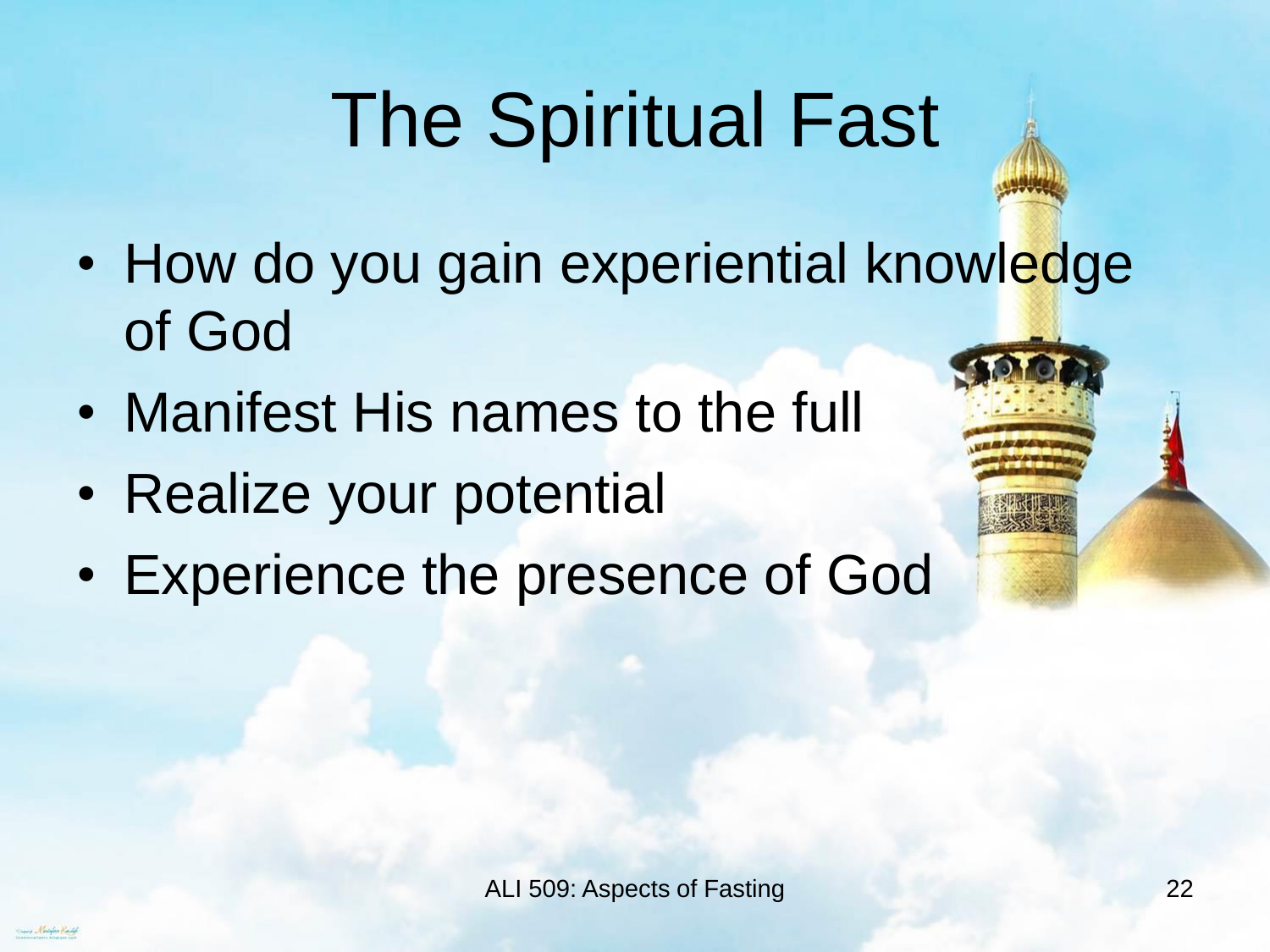# Change your perspective

- A month of spring of Quran and dua-This is the month in which the Qur'an was revealed and therefore we must use this month to better UNDERSTAND the Qur'an (not just to better read it)
- A month of reflection and contemplation we must break our shell of ritualism and take time to reflect and ponder in this month ALI 509: Aspects of Fasting 23